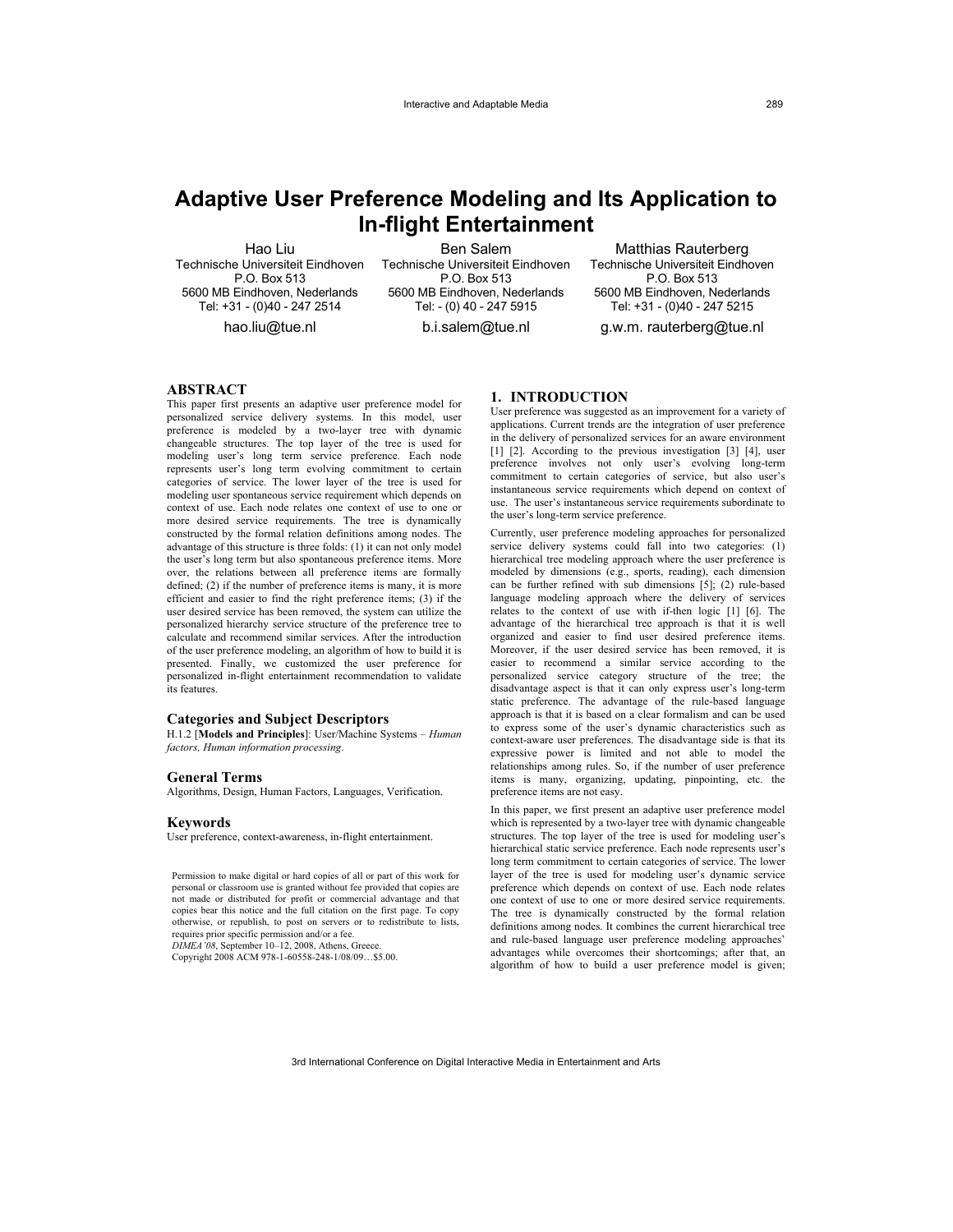finally, we customized the user preference for personalized inflight entertainment recommendation to showcase and validate its features.

The rest of this paper is organized as follows. Related works and their limitations are discussed in Section 2. Our approach for adaptive user preference modeling and an algorithm of how to build it are presented in Section 3. In section 4, we first introduce the architecture of a new adaptive in-flight entertainment system. Then, an algorithm of user preference based music recommendation is presented to clarify and validate features of our user preference modeling approach. Conclusions and future works are presented in Section 5.

#### **2. RELATED WORKS**

User preference has been an essential component of personalized service delivery systems for a long time such as personalized entertainment [7], query enhancement [8] [9], digital libraries [10] and the personalization of websites [5]. Current trends are the integration of user preference in the delivery of personalized services for an aware environment [1] [2] [6] [11]. These systems model user's preference with either the hierarchical tree modeling approach [5] [7] [9] or the rule-based language modeling approach [1] [2] [6].

Hierarchical tree user preference modeling approach presented in [5] [7] [9] can model user's long-term static service preference without considering user's spontaneous service preference which depends on context of use. The user preference models in these applications are hierarchically organized based on the service ontology of the systems [5] [9] or domain ontology [7] [12]. Due to the hierarchical tree user preference modeling approach can't model user's spontaneous service preference, its express power is not enough to be used to deliver personalized services for an aware environment.

The rule-based user preference modeling approaches introduced in [1] [2] [6] [11] relate the context of use to user's desired services. The user preference models in these applications are modeled with unrelated preference items with if-then logic. However, due to these models can't express the relationships among rules, so it is not easy to organize and manage the unrelated preference items. If the number of preference items is many, it will cost more system performances to find the right preference items than hierarchical tree user preference models. Moreover, because these rule-based user preference models are based on the common service structure of the system and does not consider building personalized service structure which relates to the user's personalized decision tree [3] [4], so, if the user desired service has been removed, it is difficult for the system to recommend alternative services to the user without interruption.

Although user preference model in [10] claims that it can express both long-term and short-term service preference of the user, we found that it just used the before mentioned hierarchical tree approach to model user's long-term service preference and rulebased approach to model user's short-term service preference over a period of time separately. Because of this reason, we do not treat the modeling approach in [10] as a new user preference modeling approach.

#### **3. USER PREFERENCE**

In this section, we first present an adaptive user preference model. Then, an algorithm of how to build a user preference model is introduced.

#### **3.1 Describing User Preference**

In order to model user long-term static and spontaneous dynamic preference items and the relations between them, we first need to give some formal definitions as follows.

**Definition 1**: A service is described by a set of attribute  $\left( a \right)$  / value  $(v)$  pairs. It can be expressed formally by an ordered vector  $E_m = ((a_{m1}, v_{m1}), (a_{m2}, v_{m2}), \dots, (a_{mn}, v_{mn}))$  where  $(a_{mn}, v_{mn})$  is the  $n^{th}$  attribute/value pair. In this paper, for simplicity reasons, sometimes we represent  $E_m = ( v_{m1}, v_{m2}, \dots, v_{mn})$  since  $E_m$  is an ordered vector.

**Definition 2**: Context of use  $S_n$  is defined as a categorization of the actual situation under which the service is delivered by the system. It is expressed formally as an ordered vector  $S_m = ( v_{m1}, v_{m2}, \dots, v_{mn})$  where  $v_{mn}$  is  $n^{th}$  category of the actual situation under which the service is delivered by the system. **Definition 3:** User static service preference item  $T<sub>n</sub>$  is defined as an attribute/value vector  $(a_n, v_n)$  where the attribute is  $a_n$  and the value is  $v_n$ .

**Definition 4:** For a piece of user static service preference item  $T_m = (a_m, v_m)$ , if  $v_m = \{v_{m1}, v_{m2}, \dots, v_{mn}\}$ , it could then be further refined into sub static service preference items. If it does, we defined the relation between the preference item  $(a_m, v_m)$  and its possible sub preference item  $(a_p, v_{mn})$  as refinement  $R((a_m, v_m), (a_n, v_m))$  from  $(a_m, v_m)$  point of view or composition  $C((a_m, v_m), (a_n, v_m))$  from  $(a_n, v_{mn})$  point of view.

**Definition 5:** User dynamic preference item  $P_m$  is defined as  $(s_m, w_m * e_m)$  where  $s_m$  is the context of use and  $w_m * e_m$ is defined as  $(w_{m1} * v_{m1}, w_{m2} * v_{m2}, \dots, w_{mn} * v_{mn})$ ,  $w_{m}$ is the traditional VSM (Vector space model) to describe the attributes with different weighting schemes where  $\sum_{i=1}^{n} w_{mi} = 1$ 1  $\sum_{m=1}^{n} w_{m} = 1$ . *i* =

**Definition 6:** For two pieces of user dynamic preference items  $P_m = ( s_m, w_m * e_m )$  and  $P_n = ( s_n, w_n * e_n )$ , if  $s_m \supseteq s_n$ and  $e_m \supseteq e_n$ , we define the relation between these two user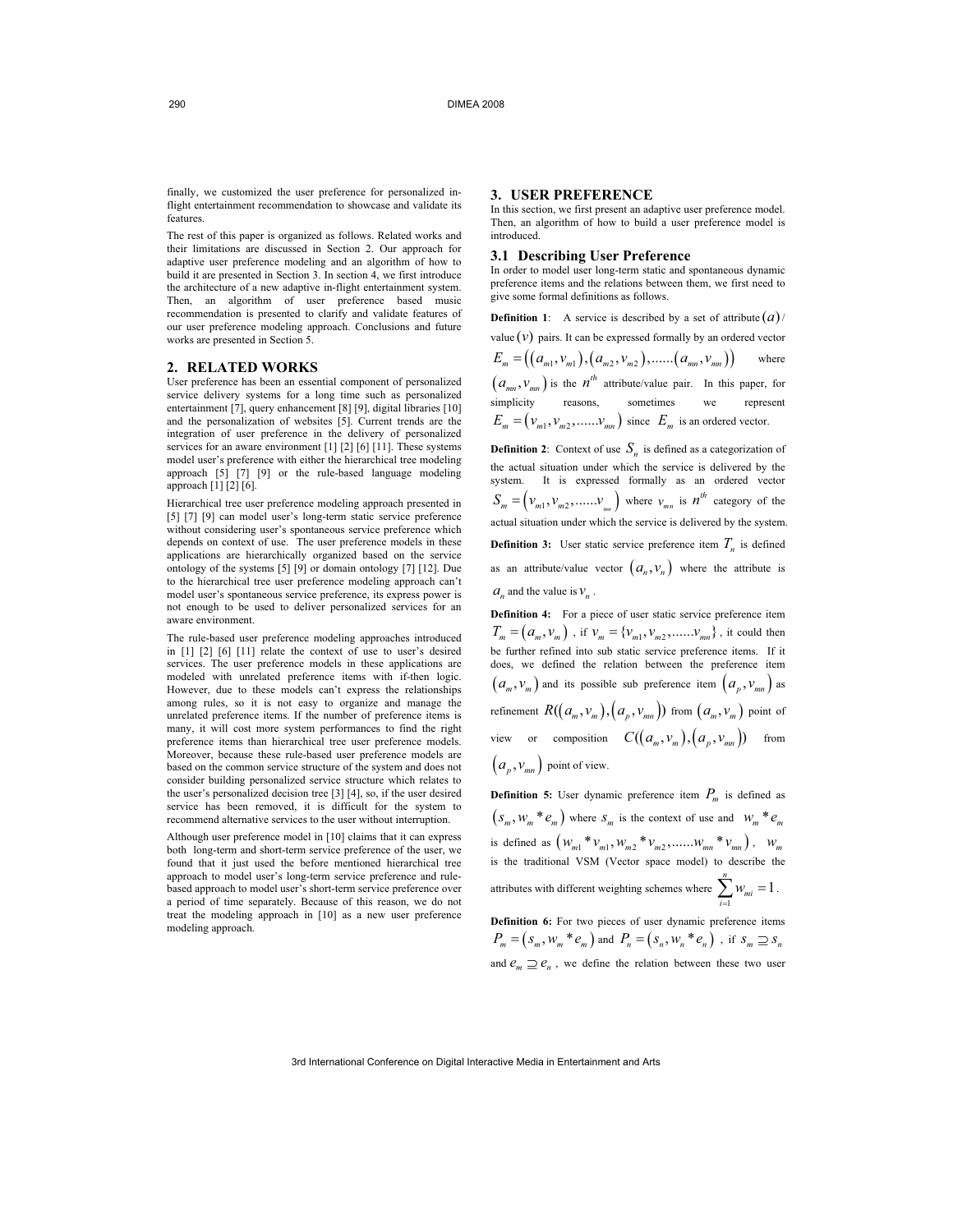preference items as preference item  $(s_m, w_m * e_m)$  could be further refined, and preference item  $(s_n, w_n * e_n)$  could be one of the sub preference items to compose user preference item  $(s_m, w_m * e_m)$ . Formally, we represent the relations as  $R(P_m, P_n)$  or  $C(P_n, P_m)$ .

**Definition 7:** For a piece of user dynamic preference item  $P_m = (s_m, w_m * e_m)$  and a piece of user static preference item  $T_n = (a_n, v_n)$ , if  $v_n \supseteq e_m$ , we define the relation between them as preference item  $P_m$  subordinates preference item  $T_n$ . We represent the relation formally as  $O(T_n, P_m)$ .

Based on the above definitions, figure 1 depicts our user preference's Meta model. A user preference for personalized service delivery system is composed by the user's long-term static commitment to certain kinds of service and spontaneous service requirements which depends on context of use. User static preference is composed by a set of preference items. Each preference item is represented as an attribute/value pair  $(e.g. (entertainmentType, music))$  and it could be further

refined (e.g. (*genre*, *jazz*)) into sub preference items from top-down point of view or be composed by sub preference items from down-top point of view. Each user's dynamic preference item relates one context of use to his/her desired service requirement. It could also be further refined to sub preference items or be composed by sub preference items. Some of the user's dynamic preference items subordinate the user's static preference items as we defined in definition 7.



#### **Figure 1. User preference Meta model**

A detailed user preference model is illustrated in figure 2. This model consists of two layers, one layer is used to model user's long-term entertainment service preference, and the other is used to model user's spontaneous entertainment preference which depends on context of use. In the user static entertainment preference layer, the entertainment could be further refined into music, game, etc. And music could be further refined into jazz,

folk, etc. In figure 2, we assume that Jazz is described by two attributes tempo and author. The user's preference item (nervous, (tempo, 60)) subordinates to his jazz music preference and could also be further refined into sub preference items. In figure 2, one of its sub preference items is ((working, nervous), ((tempo, 60), (author, John)) where (working, nervous) is one context of use.



## **3.2 Building User Preference Tree**

We represent  $P$  as the set of a user's dynamic preference items and *T* as the set of his/her static preference items. For a specific personalized service delivery system, the relations among user static preference items depend on the service definition of the system. In this sub section, we assume that relations among user static preference items have been built. The following algorithm is used to build a user preference tree. In figure 3, based on the definitions in sub section 3.1, the formal refinement/composition relations among all the dynamic preference items are built from line 1 to line 4. After that, from line 5 to line 15, the subordinate relations between dynamic preference items and static preference items are set up.

Function User\_preference\_tree\_buildup

Input: User static preference set *T*, User dynamic preference set *P*.

\_\_\_\_\_\_\_\_\_\_\_\_\_\_\_\_\_\_\_\_\_\_\_\_\_\_\_\_\_\_\_\_\_\_\_\_\_\_\_\_\_\_\_\_\_\_\_\_\_\_\_\_

Output: User preference tree

- 1. *for*  $i = 1, i \leq p, i + 1$ ; *Build the refinement or composition*
- 2. *for*  $j = 1, j \leq p, j + +$ ; *relations among preference items*
- 3. *if*  $(S_i \supseteq S_j$  and  $V_i \supseteq V_j)$ ;
- 4.  $R(P_i, P_j);$

5. *for*  $i = 1, i \leq p, i + 1$ ; *Build the subordinate relations* 

- 6. {*Boolean*  $r = true$ ; *between dynamic and static*
- 7. *for*  $j = 1, j \leq p, j++)$ ; preference items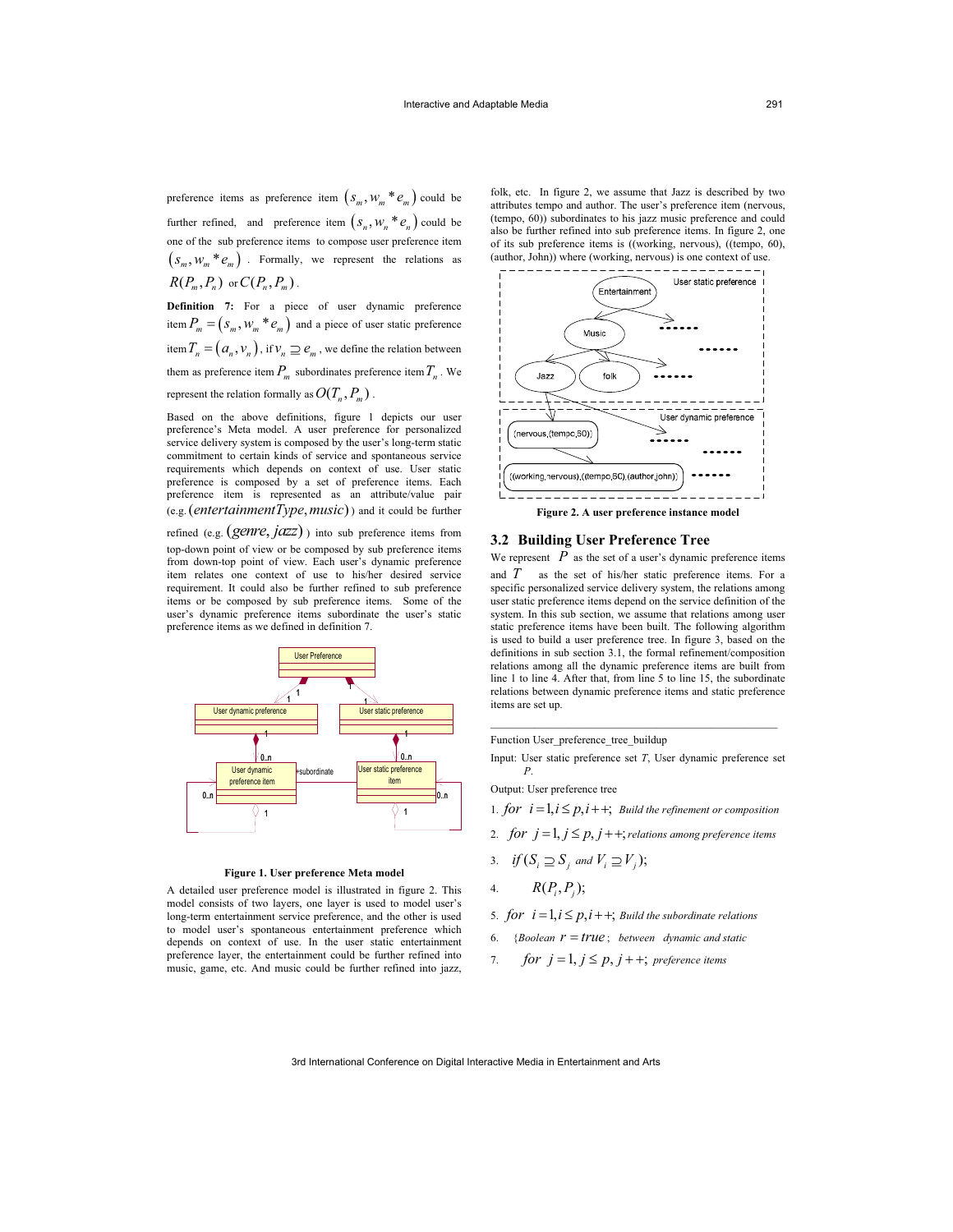- 8.  $\{ if C(P_i, P_i);$
- 9.  $r = false$ ;

 $10^{11.3}$ 

- 11. *if*  $r = true$ ;
- 12. *for*  $k = 1, k \le t, k + 1$ ;
- 13. if  $V_k \supseteq E_i$ ;  $T_k = (A_k, V_k)$

$$
14. \qquad O(T_k, P_j);
$$

15. }

\_\_\_\_\_\_\_\_\_\_\_\_\_\_\_\_\_\_\_\_\_\_\_\_\_\_\_\_\_\_\_\_\_\_\_\_\_\_\_\_\_\_\_\_\_\_\_\_\_\_\_\_ **Figure 3. User preference tree build-up process** 

## **4. APPLICATION TO IN-FLIGHT ENTERTAINMENT**

In this section, we first introduce the architecture of a new adaptive in-flight entertainment system. Then, an algorithm of user preference based music recommendation is presented. By this algorithm, two of advantages of our user preference modeling: (1) if the number of preference items is many, it is more efficient and easier to find the right preference items; (2) if the user desired service has been removed, the system can utilize the user preference's personalized hierarchy structure to calculate and recommend similar services, will be validated.

## **4.1 Architecture of an Adaptive In-flight Entertainment System**

Figure 4 presents the main components that make up an adaptive in-flight entertainment system [13]. In the figure, the entertainment service manager is responsible for the in-flight entertainment service (such as music, image and game) registration, categorization, un-registration, etc service management functions. The user context manager collects and models signals from the sensors and updates the context information in the database. The user profile manager models, and updates the user profile information. The user preference learning manger is responsible for user preference tracking and learning. It forwards its result to the user profile manager for updating. The adaptive inference unit is the core component of the whole architecture. It is used to mediate between entertainment services, user context and user profile information according to a set of algorithms to: (1) provide the passenger preferred entertainment intelligently; (2) present personalized entertainment service contents according to the passenger's demographic information and context information such as psychological states if the passenger wants to select entertainment services himself/herself. The passenger interacts with the adaptive in-flight entertainment interface to select his/her preferred entertainment services. The coordination mechanism between the above introduced components is based on Event-Control-Action. For example, once the passenger was in negative stress psychologically and he/ she was not sleeping, chattering with others, working or entertaining, the adaptive inference unit will get the "calming" music list,

select personalized music according to the passenger's preference information and play the music to the passenger to reduce his/ her negative stress.



 **Figure 4. The architecture of an adaptive in-flight entertainment system** 

## **4.2 Music Selection Algorithm Based on User Preference**

The adaptive in-flight entertainment system recommends personalized music to the passenger according to the context of use, user preference and the available music collection. In this sub section, we will introduce two main process clips of a music recommendation algorithm. The first one is the process of searching appropriate user music preference items on the user preference tree according to the current context of use. The second one depicts the process of recommending similar music if the user preferred pieces of music under one context of use have been moved.

Figure 5 depicts a recursive process of searching for appropriate preference items over the user's preference tree according to the current context of use. We assume  $T$  as the stack containing the all the dynamic preference items which subordinate to the static preference items;  $R(p)$  is the function of judging whether preference item  $p$  is composed by sub preference items; Sub preference items is the function that can get all  $p$  's sub preference items and push them into a stack. The function of figure 5 returns a stack containing all the searched preference items under context of use  $S_m$  over preference tree  $P$ .

Function SFPI (Searching for preference items)

Input: User preference item *P*, Context of use  $S_m$ , Stack *T*.

\_\_\_\_\_\_\_\_\_\_\_\_\_\_\_\_\_\_\_\_\_\_\_\_\_\_\_\_\_\_\_\_\_\_\_\_\_\_\_\_\_\_\_\_\_\_\_\_\_\_\_\_

Output: Stack *O* containing searched preference items. 1. Begin of function SFPI

2.  $p = T_{size}$ ;

3. *for*  $i = 1, i \leq p, i++$ ; *Check each node and its sub*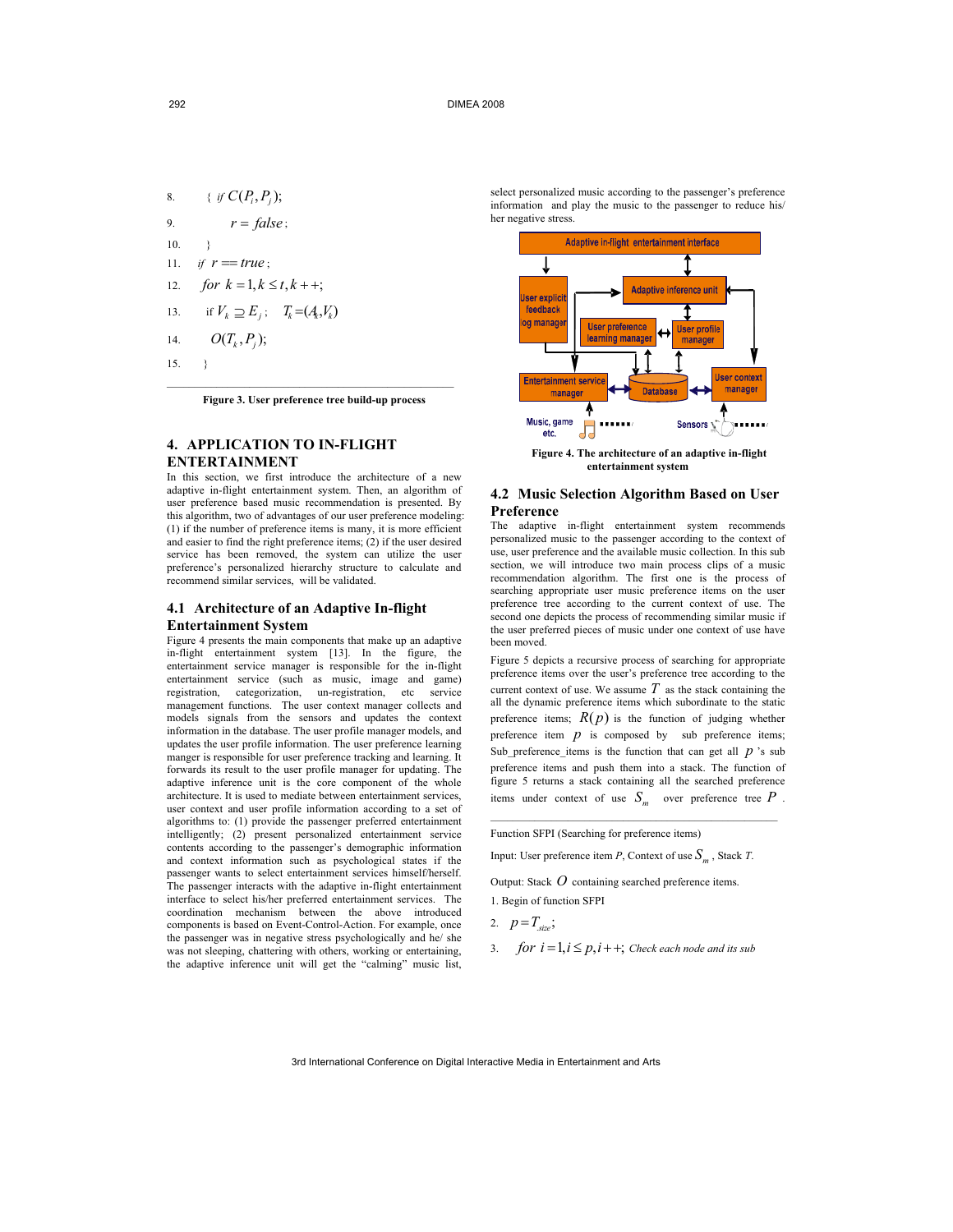- 4.  $P = T_{\text{,pop()}}$ ; nodes *in the stack*
- 5.  $if ( S \supseteq S<sub>m</sub> )$ ;
- 6.  $if (S = S<sub>n</sub>) ;$
- 7.  $O_{.push(P)}$ ;
- 8. *else if*  $R(P)$ ; *if*  $P$  *is composed by sub*

9.  ${T = sub\_ preference\_items(P)}$ ;

10. *Call Function SFPI*; } *preference items* 

11. End of function SFPI

## \_\_\_\_\_\_\_\_\_\_\_\_\_\_\_\_\_\_\_\_\_\_\_\_\_\_\_\_\_\_\_\_\_\_\_\_\_\_\_\_\_\_\_\_\_\_\_\_\_\_\_\_ **Figure 5. Searching for appropriate preference items**

After the appropriate preference items have been found, the next step is to search the required music from the music collection. However, like most of the personalized service delivery system, the in-flight music collection is dynamic. The reason is that different flights have different music collections. Even for the same flight, the airline may update their music collections periodically. So it is quite possible that the system can't find the exact pieces of music required by user preference items. Under this circumstance, in order to increase the robustness the system should be able to recommend similar pieces of music to the user. To do that a similarity measure between music options is necessary. The following definitions give the similarity measurement between two pieces of music.

**Definition 8**: The attribute/value similarity measure  $S(v_m, v_n)$ 

is defined as the similarity between attribute/value  $(a_n, v_n)$ 

and  $(a_n, v_m)$ . For nominal, binary and categorical attributes,

 $S(v_m, v_n)$  is either 1 if the attribute values are identical, or 0 if the value does not match. Formally,

$$
S(v_m, v_n) = \begin{cases}^{1, v_n = v_m} \\ 0, v_m \neq v_n \end{cases}
$$

For numeric attributes, the value of  $S(v_m, v_n)$  is one minus the value of the ratio between the absolute value difference and the total span of the attribute value domain. More precisely,

$$
S(v_m, v_n) = 1 - \frac{|v_m - v_n|}{r_k}
$$
 where  $r_k$  is the total

value span of attribute  $a_n$  [3].

**Definition 9:** The music similarity measure  $S(e_m, e_n)$  is

defined as the similarity between music options  $e_m$  and  $e_n$ . Combining the definition 8 and definitions in section 3, it is then essentially a normalized weighted sum of the value similarity of attributes. Formally,

$$
S(e_m, e_n) = \sum_{i=1}^{i} w_i * S(v_m, v_n)
$$
 where  $w_i$  is the

weight of attribute  $a_i$  in music selection with  $\sum_{i=1}^{i} w_i = 1$  [3]. 1 *i* Figure 6 depicts a recursive process of searching for user desired music according to preference items. We assume *M* is the available music collection of the in-flight entertainment system and *Cmp music col*( $p, M$ ) is the function of computing the sub collection of *M* that may relate to preference item  $p \cdot V_t$  in figure 6 is the personalized thresh hold value of the user's acceptance of the similarity difference between his/her

desired music and others. This value is learned and set by the user preference learning manger component in the in-flight entertainment system. Function  $\emph{Cmp\_ft\_nd(p)}$  in line 9 of figure 6 is used to find the preference item with which  $p$  has composition or subordination relation.

\_\_\_\_\_\_\_\_\_\_\_\_\_\_\_\_\_\_\_\_\_\_\_\_\_\_\_\_\_\_\_\_\_\_\_\_\_\_\_\_\_\_\_\_\_\_\_\_\_\_\_\_

Function: Music recommendation

Input: User preference item  $p$ , music collection list  $M$ .

Output: List of desired music *L* .

1. Begin of function Music\_recommendation

$$
2. M = Cmp\_music\_col(p, M) ;
$$

$$
3. n = M_{size(}
$$

4. *for*  $i = 1, i \leq n, i + +$ ; *Get the desired music list* 

$$
5. \qquad \{ E = M_{\underline{\text{get}(i)}} ;
$$

6. if (comp 
$$
\_
$$
 Similarity $(E_p, E) \leq V_t$ );

7. 
$$
L_{add(E)}; \}
$$

8. if 
$$
L_{isEmpty()
$$
;

9. 
$$
p = Cmp - ft - nd(p)
$$
; Get the preference item with

10. *if*  $p! = null$ ; which p has subordination or

11. *Call Music\_recommendation*;

12. End of function Music\_recommendation

## \_\_\_\_\_\_\_\_\_\_\_\_\_\_\_\_\_\_\_\_\_\_\_\_\_\_\_\_\_\_\_\_\_\_\_\_\_\_\_\_\_\_\_\_\_\_\_\_\_\_\_\_ **Figure 6. Process of recommending music**

## **4.3 Validation**

In this sub section, two advantages of our user preference modeling: (1) if the number of preference items is many, it is more efficient and easier to find the right preference items; (2) if the user desired service has been removed, the system can utilize the user preference's personalized hierarchy structure to calculate